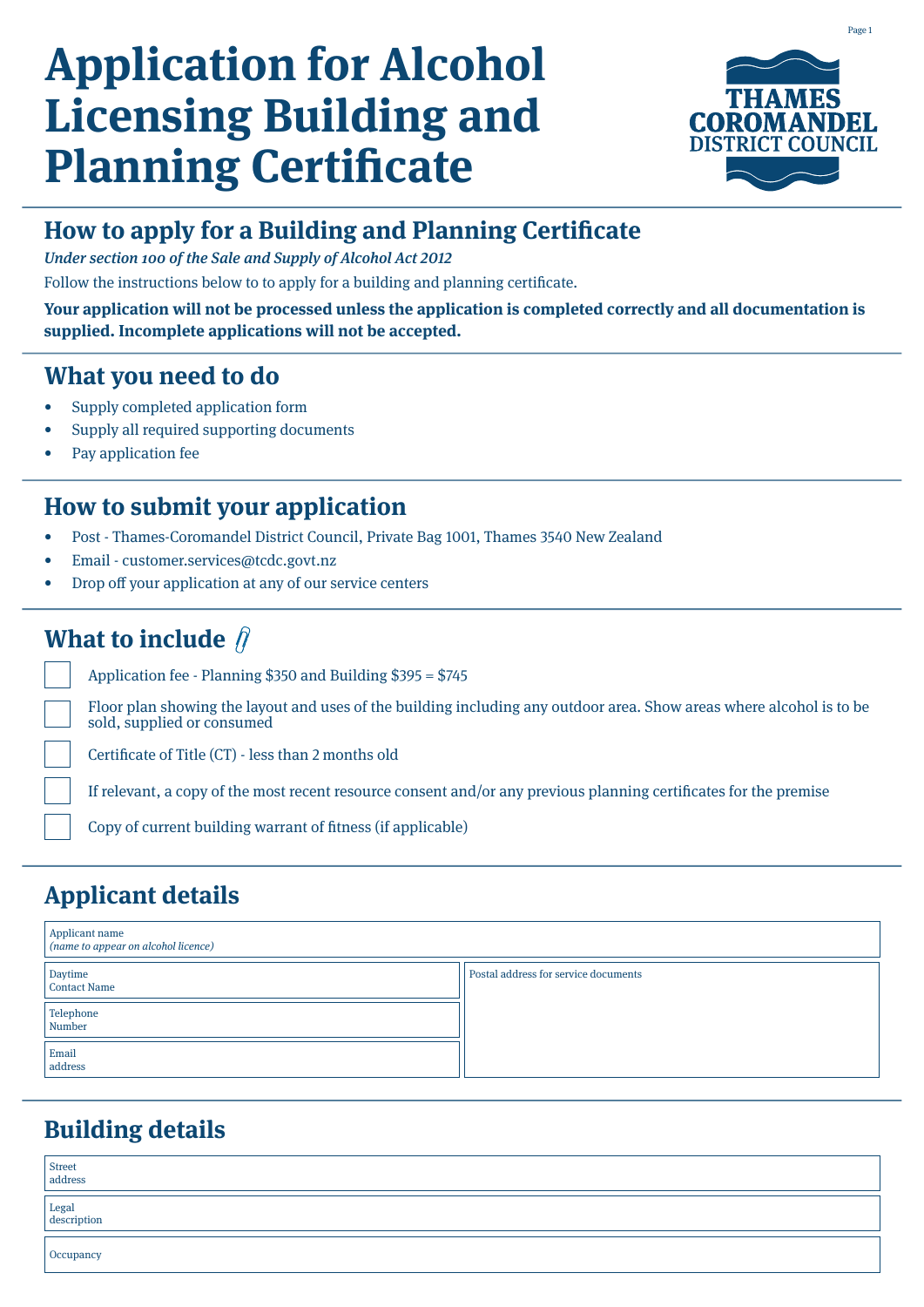# **Application type**

|                                                                                                                                                                                     | New alcohol licence<br>(no existing licence in force)            | or   |  |       | (new operators) | Change to existing licensee |                            |          |        |
|-------------------------------------------------------------------------------------------------------------------------------------------------------------------------------------|------------------------------------------------------------------|------|--|-------|-----------------|-----------------------------|----------------------------|----------|--------|
|                                                                                                                                                                                     | <b>Kind of licence</b><br><b>OFF</b><br><b>ON</b><br><b>CLUB</b> |      |  |       |                 |                             |                            |          |        |
| Proposed                                                                                                                                                                            | trading name                                                     |      |  |       |                 |                             |                            |          |        |
|                                                                                                                                                                                     | Proposed days and hours of operation                             |      |  |       |                 |                             |                            |          |        |
|                                                                                                                                                                                     | <b>MONDAY</b><br>$(hours from)$ $(to)$                           |      |  |       |                 |                             | TUESDAY (hours from) (to)  |          |        |
|                                                                                                                                                                                     | WEDNESDAY (hours from) (to)                                      |      |  |       |                 |                             | THURSDAY (hours from) (to) |          |        |
|                                                                                                                                                                                     | $(hours from)$ $(to)$<br><b>FRIDAY</b>                           |      |  |       |                 |                             | SATURDAY (hours from) (to) |          |        |
|                                                                                                                                                                                     | $(hours from)$ (to) (to)<br><b>SUNDAY</b>                        |      |  |       |                 |                             |                            |          |        |
|                                                                                                                                                                                     | What is the general nature of the business?                      |      |  |       |                 |                             |                            |          |        |
|                                                                                                                                                                                     | Bar/tavern<br>Restaurant                                         | Cafe |  | Hotel | store           | <b>Bottle</b>               | Supermarket                | Internet | Winery |
|                                                                                                                                                                                     | Other (specify)                                                  |      |  |       |                 |                             |                            |          |        |
| Is the sale of liquor intended to be the principal purpose of the business?<br><b>YES</b><br>N <sub>O</sub><br>If NO, what is intended to be the principal purpose of the business? |                                                                  |      |  |       |                 |                             |                            |          |        |
|                                                                                                                                                                                     |                                                                  |      |  |       |                 |                             |                            |          |        |
| Does the application involve new building work?<br><b>YES</b><br>N <sub>O</sub><br>If YES, describe the work involved:                                                              |                                                                  |      |  |       |                 |                             |                            |          |        |
|                                                                                                                                                                                     |                                                                  |      |  |       |                 |                             |                            |          |        |
| What is the building currently used for? If vacant, what was the previous use?                                                                                                      |                                                                  |      |  |       |                 |                             |                            |          |        |
|                                                                                                                                                                                     |                                                                  |      |  |       |                 |                             |                            |          |        |
|                                                                                                                                                                                     |                                                                  |      |  |       |                 |                             |                            |          |        |

List any previous resource or building consents (if known):

Page 2